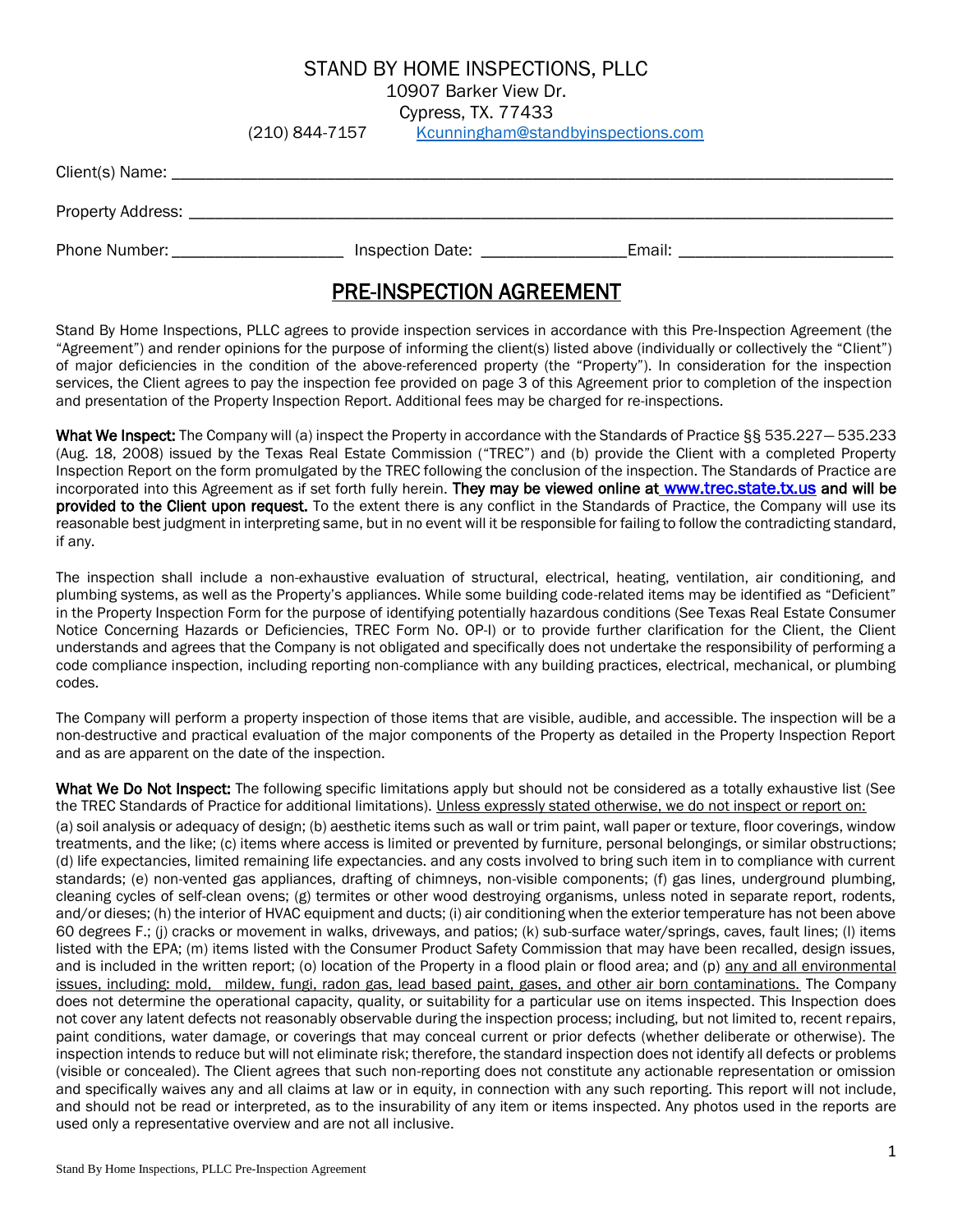Optional systems such as lawn and garden sprinklers, swimming pools, spas, hot tubs (including related equipment), outbuildings, outdoor cooking equipment, gas supply systems, water wells, sewage disposal (septic) systems, whole-house vacuum systems, and other built-in appliances not specifically listed in the "Optional Systems" section of the Property Inspection Report shall not be inspected unless the Client pays the associated fee.

The Company's inspector will not enter into or climb upon unsafe or inaccessible areas that may potentially endanger the inspector or damage the property, in his or her reasonable judgment.

The Company is not providing architectural or engineering services and the Client is encouraged to retain the services of a licensed architect or engineer if such services are required.

Disclaimer of Warranties: The inspection and Property Inspection Report is not an all-encompassing warranty, guarantee (express or implied), insurance policy, or substitute for real estate transfer disclosures, including a Seller's Disclosure Statement, or other legally required disclosures. The Client understands and agrees that the Property Inspection Report constitutes the Company's advice, judgment, and opinion with respect to the condition of the Property as outlined in the report. We do not insure the future performance of any part of this inspection. The Company shall not be held responsible or liable for any repairs or replacements with regard to the property, systems, components, or the contents therein. If the Client intends to rely on the Property Inspection Report, the Client agrees that if a comment is made concerning the condition of any item, the Client will contact specialists to further investigate, and to provide written estimates on the needed costs of repairs/replacement prior to closing on the purchase of the Property. THE COMPANY HEREBY DISCLAIMS ALL EXPRESS AND IMPLIED WARRANTIES TO THE FULLEST EXTENT ALLOWED BY LAW, INCLUDING, BUT NOT LIMITED TO, WARRANTIES OF MERCHANTABILITY AND FITNESS FOR A PARTICULAR PURPOSE.

Moisture and/or Indoor Air Quality (IAQ): The Company is not responsible for the discovery or reporting on the presence and/or absence of mold or mildew. Testing services are beyond the scope of this inspection. If comments are made concerning (past and/or present) moisture intrusion, plumbing leaks, roof leaks, and/or any type of moisture damage; the Client has the right to contact a specialist for further investigations and/or testing services.

Distribution of this Report: The written report is the possession of the Company and the Client, and both agree to allow the distribution solely to persons involved only with this transaction; including, but not limited to, real estate professionals, attorneys, attorneys-in-fact, and the Title Company or bank authorized by the Client.

Enforceability: If any portion of this Agreement is found to be invalid or unenforceable by any court or arbitrator, the remaining terms shall remain in force between the parties.

Third Party Service Provider ("TPSP"): The Company may have an affiliation with TPSPs in order to offer value-added services to its Clients. The Company is hereby granted express permission to arrange for these TPSPs, including Broadview Security to send literature or make post-inspection contact with the Client.

## LIMITATION OF LIABILITY

Client understands that, unless expressly agreed otherwise in writing, this is not a technically exhaustive inspection. A technically exhaustive inspection is available at a much higher cost and involves the hiring of specialists in each area of the inspection process. These inspections take approximately 1-2 weeks to schedule and do not carry any limits of liability as noted in this Agreement.

Client understands that the inspection fee paid to the Company is nominal given the risk of liability associated with performing inspections if such liability could not be limited. Accordingly, by initialing below, Client agrees that the Company is not performing a technically exhaustive inspection and that the maximum liability incurred by the Company for any and all claims relating to errors or omissions in the inspection SHALL NOT BE LIMITED TO A REFUND OF THE TOTAL FEE PAID FOR THE INSPECTION. This limitation applies to any and all damages sought by Client, including actual, consequential, exemplary, special or incidental damages, attorney's fees, costs, and expenses. This limitation of liability is binding upon the Client's heirs, successors, assigns, and any other party claiming rights under this Agreement, including those claiming by, through, or under Client.

## \*\*Client(s) Initial(s) as Acknowledgment: \_\_\_\_\_\_\_\_\_\_\_\_\_\_\_\_\_ \_\_\_\_\_\_\_\_\_\_\_\_\_\_\_\_\_

Claim Notice Procedure: The Client understands and agrees that any claim(s) or complaint(s) arising out of or related to any alleged act(s) or omission(s) of the Company or its employees, in connection with the services provided, shall be reported to the Company in writing and in reasonable detail within ten (10) business days of discovery. Unless there is an emergency condition, the Client agrees to allow the Company a reasonable period of time to investigate the claim(s) or complaint(s) by, and among other things, a re-inspection of the condition(s) or item(s), before the Client or anyone acting on behalf of the Client, repairs, replaces, alters, or modifies the system(s) or component(s) that are the subject matter of the claim or complaint. The Client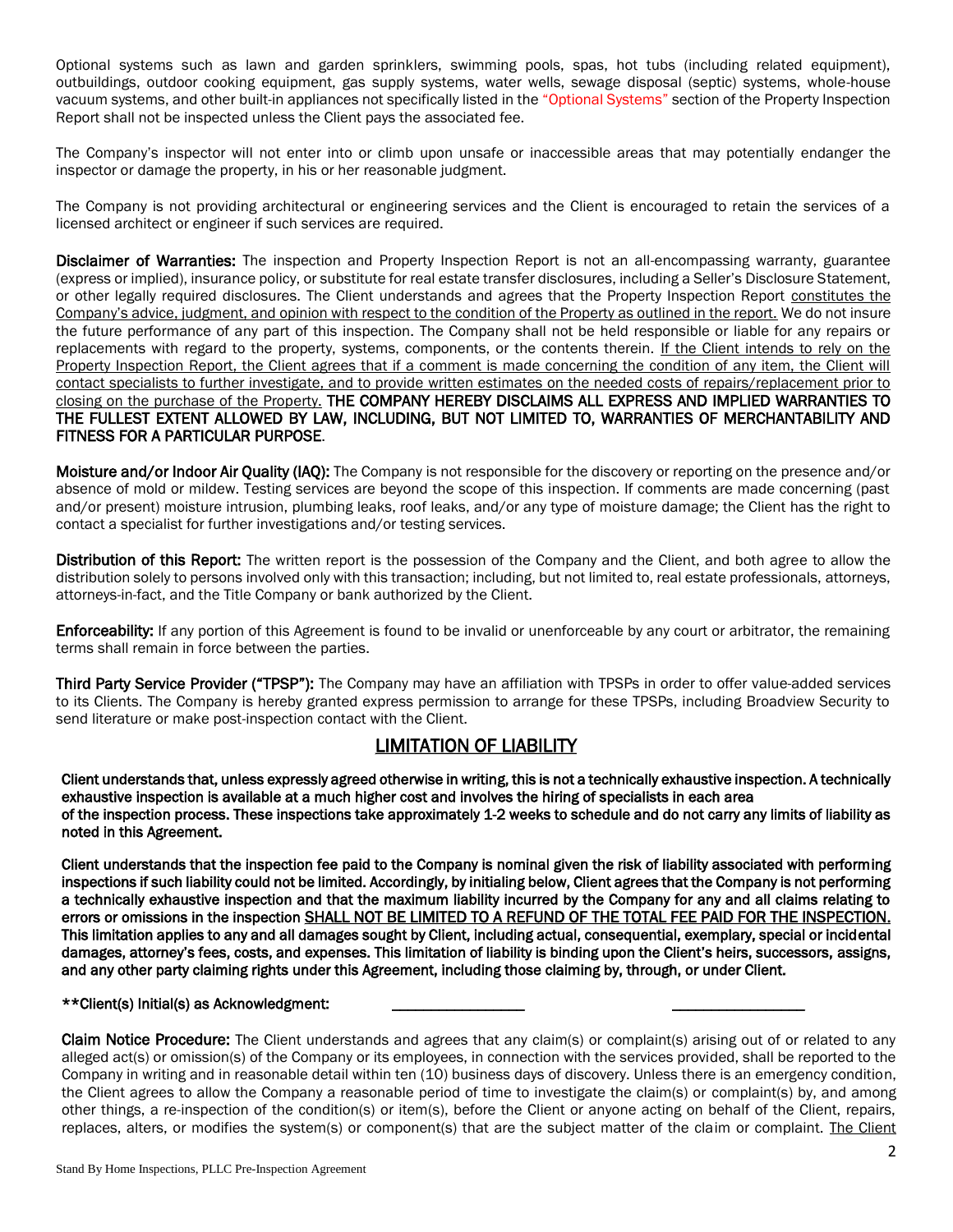understands and agrees that the failure to timely notify the Company and/or associated parties, and allow adequate time to investigate the conditions prior to any repairs or alterations as stated above, shall constitute a complete waiver and relinquishing of any and all claims that the Client (complainant) may have against the Company, as relating to the alleged act(s) or omission(s), unless otherwise prohibited by law.

The Client agrees that if a dispute or claim arises from this Agreement, the inspection, or the Property Inspection Report, the parties will attempt to settle their disputes through direct communications and good faith negotiations before resorting to arbitration. These negotiations may include, but do not necessarily require, a formal mediated settlement conference. If mediation occurs, the Client and the Company shall share equally in the costs.

The Client agrees that no claim, demand, or action, whether sounding in contract or in tort, may be brought to recover damages against the Company more than one year after the date of the inspection.

Arbitration of Disputes: In the event a complaint is not successfully resolved following the Claim Notice Procedure, the Client agrees that any dispute, controversy, demand, or claim of the Client arising out of or relating to this Agreement, the inspection provided, or the Property Inspection Report shall be settled by mandatory binding arbitration in accordance with the Texas General Arbitration Act ("TGAA"). The Client expressly waives trial by jury. The provisions of the Federal Arbitration Act and the application of federal law are hereby waived. The Client and the Company shall mutually agree on the selection of one (1) certified arbitrator having specialized knowledge of the home inspection and/or construction industry with at least five (5) years of professional arbitration experience. If no agreement can be reached, the arbitrator shall be selected in accordance with the TGAA by a court of competent jurisdiction. Any arbitration proceeding shall be held in Bexar County, Texas. The Client and the Company shall share equally in the costs of the arbitrator, subject to the arbitrator's right to award such costs as provided below.

Fees and Costs Borne by the Client: In the event the Client files a lawsuit and/or initiates an arbitration proceeding against the Company, the Client agrees to pay all of the legal fees, costs of expert witnesses, court and/or arbitration costs and expenses, costs of depositions (or copies of depositions), and all other such expenses incurred by the Company, if the Client is not the prevailing party in the dispute. If the Client does not purchase the Property, and the sellers and/or other parties' initiate legal action against the Company, the Client agrees to testify in court and/or by deposition on the Company's behalf.

Choice of Law: This Agreement shall be construed, governed, and enforced in accordance with the laws of the State of Texas.

Entire Agreement: This Agreement represents the entire agreement between the Client and the Company. No oral agreements, understandings, or representations shall change, modify, or amend any part of this Agreement. No changes or modifications to this Agreement shall be enforceable unless they are in writing and signed by the party to be charged.

Acceptance: This Agreement is solely between the Company and the Client for whom the inspection was performed. Acceptance of the Property Inspection Report constitutes acceptance of the terms of this Agreement. The findings on the report are the sole property of the Client and may not be used by any other person or persons without the written consent of the Client. If the Client is not present during the inspection process, and/or fails to sign and return a copy of the last page of this Agreement, acceptance of the Property Inspection Report constitutes implied acceptance of this Agreement.

Conflicts: The Client understands that there are conflicts and contradictions within the state requirements and the inspector will use his best professional judgment to interrupt those standards and requirements.

| <b>SERVICES PROVIDED</b>   |                                |     |  |  |
|----------------------------|--------------------------------|-----|--|--|
| <b>Check</b><br><b>Box</b> | Service(s)                     | Fee |  |  |
|                            | <b>Standard Inspection Fee</b> |     |  |  |
|                            | Pier & Beam Foundation         |     |  |  |
|                            | Lawn and Garden Sprinklers     |     |  |  |
|                            | Pool/Spa                       |     |  |  |
|                            | Out-building(s)                |     |  |  |
|                            | <b>WDI Inspection</b>          |     |  |  |
|                            | Re-Inspection                  |     |  |  |
|                            | Other                          |     |  |  |
|                            | <b>Total Amount Due</b>        |     |  |  |